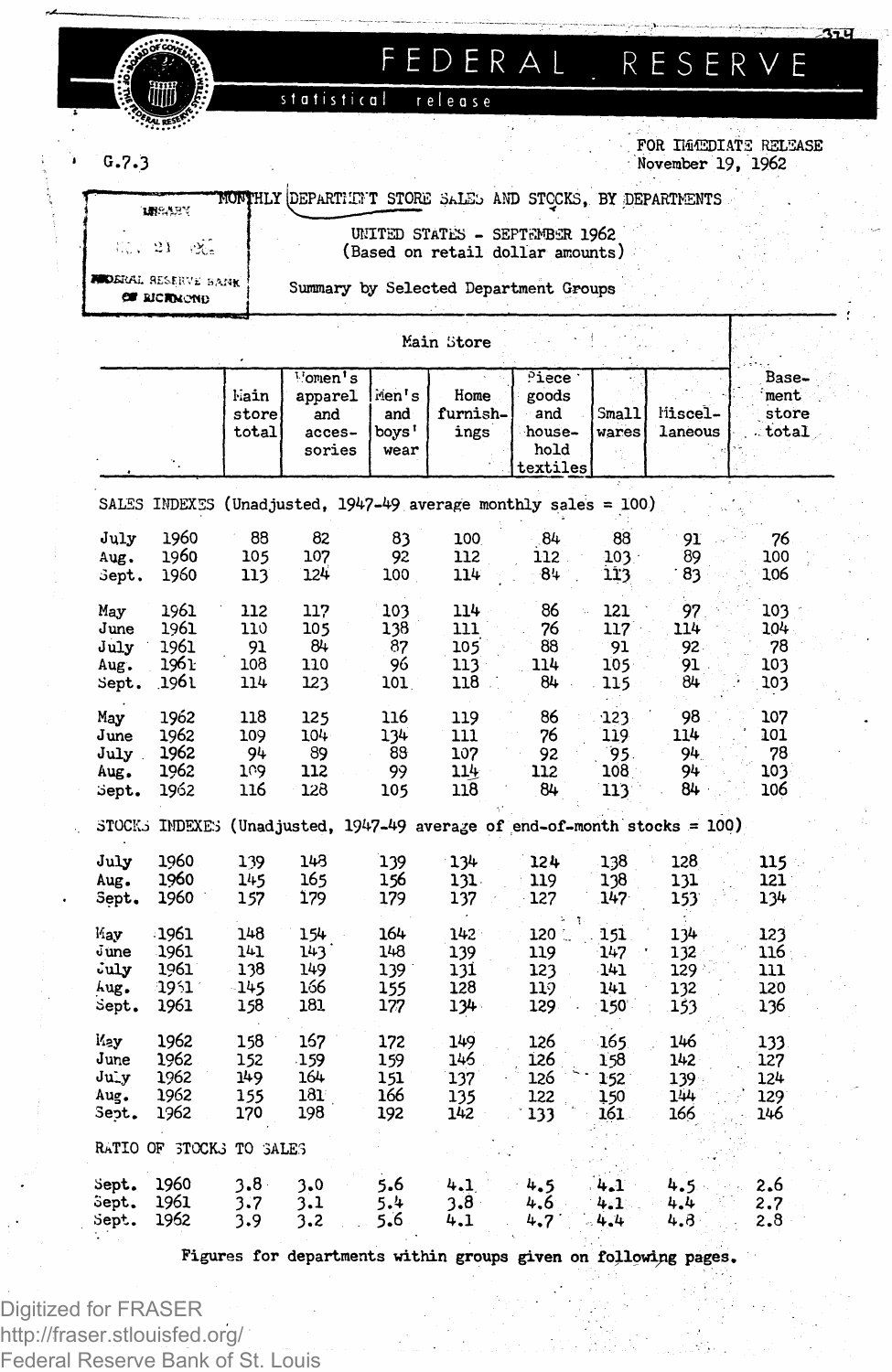## **MONTHLY DEPARTS?IT STOffi SALES AND STOCKS, BY DEPARTMENTS**

# **UNITED STATES - 3EPT3M3ER 1962**

|                                  |              | Percentage change from<br>corresponding period<br>a year ago | Ratio of<br>stocks to |                            | Unadjusted<br>indexes |                                      |  |
|----------------------------------|--------------|--------------------------------------------------------------|-----------------------|----------------------------|-----------------------|--------------------------------------|--|
| Department                       |              | Sales during                                                 | Stocks<br>end .of     | sales <u>l</u> /           |                       | $(1947-49)$<br>av.=100 $\frac{2}{3}$ |  |
|                                  |              | period                                                       | month)                | sept.                      | Sept.                 |                                      |  |
|                                  | Sept.        | Jan-Sept.                                                    | sept.                 | 1962 1961   Jales   Stocks |                       |                                      |  |
| <b>CRAMD TOTAL-entire store</b>  | $+2$         | $+4$                                                         | $-4.48$               | 3.7<br>3.5.                |                       |                                      |  |
| MAIN STORE TOTAL                 | $+2$         | $+4$                                                         | + 8                   | $3.9 -$<br>3.7             | 116                   | 170                                  |  |
| PIECE GOODS, HOUSEHOLD TEXTILES  | ٥            | $+1$                                                         | + 3                   | 4.7<br>4.6                 | 84                    | 133                                  |  |
| Piece goods                      | $\cdot$ 0.   | ∿ 0.∘                                                        | $+4.$                 | 4.2<br>4.1                 | 66                    | 102                                  |  |
| Silks, velvets, synthetics       | $+3$         | $+1$                                                         | + 8                   | 4.8<br>4.6                 | 55                    | 100                                  |  |
| Voolen yard goods                | $+3$         | $+3$                                                         | $+2$ .                | 2.8<br>2.8                 | 115                   | 112                                  |  |
| Cotton yard goods                | - 4          | - 2                                                          | $+1$                  | 4.8<br>4.6                 | 56                    | 112                                  |  |
|                                  |              |                                                              |                       |                            |                       |                                      |  |
| Household textiles               | 0            | $+2$                                                         | $+3$                  | 4.8<br>4.6                 | 95                    | 148                                  |  |
| Linens and towels                | $-2$         | $+2$                                                         | $+2$                  | 5.1<br>5.3                 | 87                    | 137                                  |  |
| Domestics--muslins, sheetings    | - 1          | $+2$                                                         | + 4                   | 4.8<br>4.5                 | 93                    | 175                                  |  |
| Blankets, comforters, spreads    | $+4$         | $+1$                                                         | $+4$                  | 3.9<br>3.9                 |                       | 117 146                              |  |
| SMALL MARES                      | - 2          | $+3$                                                         | $+3$                  | 4.4<br>4.1                 | 113                   | 161                                  |  |
| Laces, trimmings, embroideries,  |              |                                                              |                       |                            |                       |                                      |  |
| and ribbons                      | 0            | $+1$                                                         | $+5$                  | 5.0<br>4.3                 | 78                    | 123                                  |  |
| Motions -                        | $-2$         | $+2$                                                         | + 6                   | 4.1<br>3,8                 |                       | 114 171                              |  |
| Toilet articles, drug sundries   | 41           | + 5                                                          | $+5$                  | 3.8<br>3.7                 |                       | 131 151                              |  |
| Silverware and jewelry           | $-10$        | - 1                                                          | $+11$                 | 6.4<br>5.2                 | 94                    | 174                                  |  |
| Silverware and clocks            | - 8          | $+3$                                                         | $+9$                  | 8,0<br>6,8                 | 79                    | 173                                  |  |
| Costume jewelry                  | $-14$        | - 8                                                          | $+12$                 | 4,4<br>3.4                 | 100                   | 180                                  |  |
| Fine jewelry and watches         | $\mathbf 0$  | +12 '                                                        | $+13$                 | 8.6<br>9.7                 | 119                   | 183                                  |  |
| Art needlework                   | $+12$        | + 9                                                          | + 4                   | 4.0<br>4.3                 | 110                   | 128                                  |  |
| Books and stationery             | - 3          | $+3$                                                         | $+9-$                 | 4.0<br>3.6                 | 121                   | 177                                  |  |
| Books and magazines              | - 7          | $+2$                                                         | +11                   | 3.7<br>3.1                 | 113                   | 160.                                 |  |
| Stationery                       | - 2          | $+3$                                                         | + 8                   | 4.2<br>3.9                 | 125                   | 187                                  |  |
| WOMEN'S APPAREL AND ACCESSORIES  | $+4$         | + 4                                                          | $+9$                  | 3.2<br>3.0                 | 128                   | 198                                  |  |
|                                  |              |                                                              |                       |                            |                       |                                      |  |
| Women's accessories              | $+1$         | + 3                                                          | $+9$                  | 3.9<br>3.6                 | 118                   | 192                                  |  |
| Meckwear and scarfs              | $+4$         | $+2$                                                         | + 4                   | 3,2<br>3.2                 | 121                   | 203                                  |  |
| Handkerchiefs                    | - 5          | - 3                                                          | + 6                   | 5.7<br>5.1                 | 38                    | 7 <sup>1</sup>                       |  |
| Millinery                        | $-1$         | $\mathbf{0}$                                                 | $+11$                 | 1.2<br>1.1                 | 121                   | 150                                  |  |
| Momen's and children's gloves    | $\mathbf{o}$ | $+7$                                                         | +27                   | 7.4<br>5.8                 | 90                    | 189                                  |  |
| Corsets and brassieres           | $+3$         | + 6                                                          | $+10$                 | 3.6<br>3.3                 | 165                   | 231                                  |  |
| Women's, children's hosiery      | $+5$         | $+3$                                                         | + 8                   | 3.3<br>3.2                 | - 89                  | 165                                  |  |
| Underwear, slips, and negligees  | $\mathbf 0$  | + 3                                                          | + 6                   | 4.5<br>4.2                 | 75                    | 155                                  |  |
| Knit underwear                   | $-1$         | + 4                                                          | $+7$                  | 4.1<br>4.4                 | 102                   | 21C                                  |  |
| Silk & muslin underwear, slips   | - 3          | $+1$                                                         | $+5$                  | 4.7<br>4.4                 | 60                    | 136                                  |  |
| Megligees, robes, loung. apparel | $+7$         | $+5$                                                         | $+12.$                | 3.6<br>$3.4 -$             | - 81                  | 150                                  |  |
| Infants' wear                    | $+2$         | $+2$                                                         | + 6                   | 3.3<br>$3.1 -$             | 136                   | 188                                  |  |
| Handbags, small leather goods    | 0            | $+3$                                                         | $+10^{-}$             | 2.9<br>$2.6 -$             | 136                   | 193                                  |  |
| 'Omen's and children's shoes     | $+1$         | $+2$ .                                                       | $+ .8$                | 4.3                        | 157                   | 227                                  |  |
|                                  |              |                                                              |                       | 5.1                        |                       |                                      |  |
| Children's shoes                 | - 4          | $+1$                                                         | + 9                   | 4.9<br>4.3                 | 146                   | 230                                  |  |
| 'Jomen's shoes                   | $+3$         | $+3$                                                         | $+8$                  | 5.1<br>4.9                 | 161                   | 230                                  |  |
| Digitized for FRASER             |              |                                                              |                       |                            |                       |                                      |  |

Federal Reserve Bank of St. Louis

 $\mathbf{I}$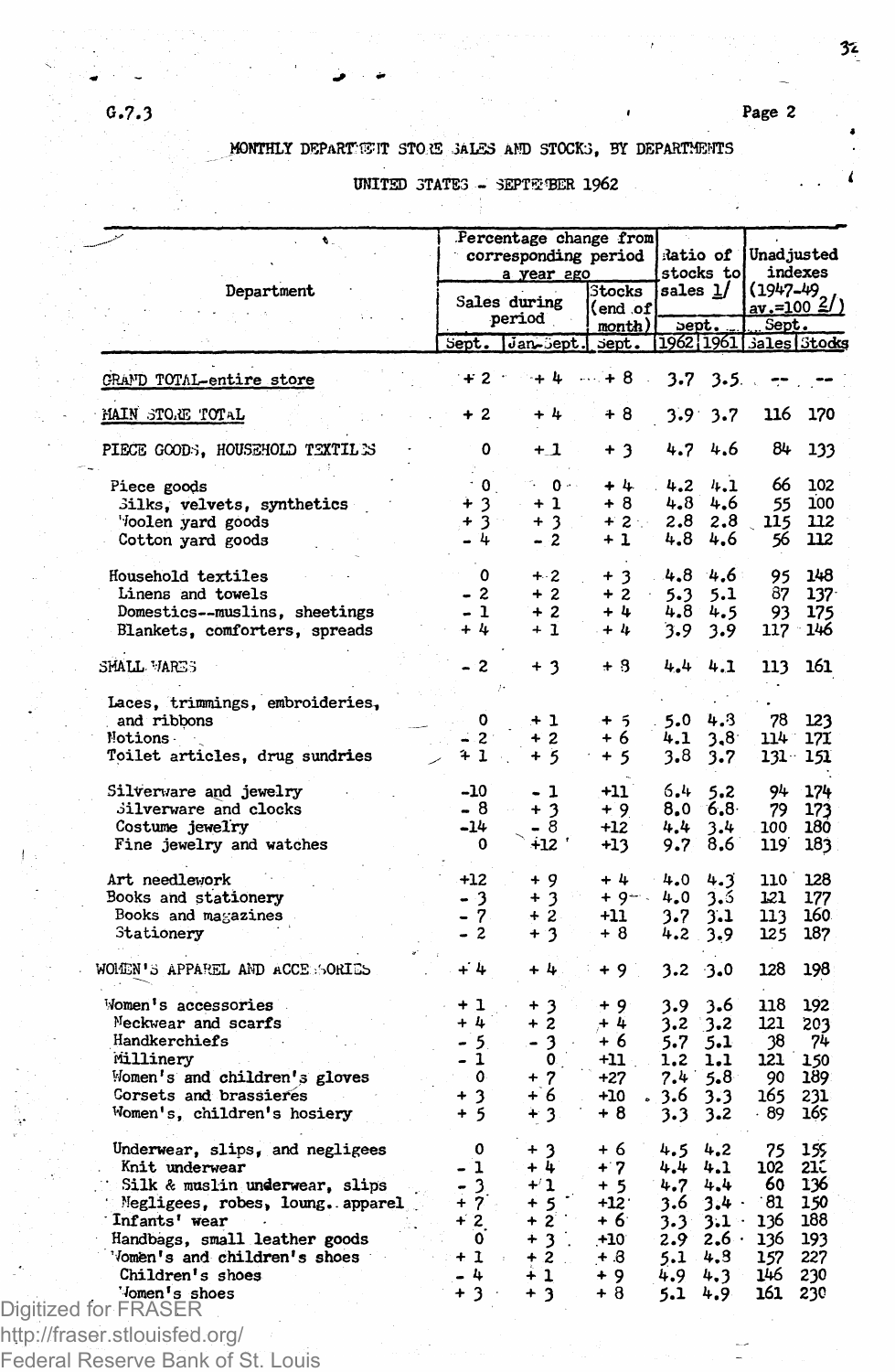(小説)

# **. Page 3 MONTHLY DEPART - 3'T STORS SALES AMD STOCKS, BY DEPARTMENTS (Continued)**

### **UNITED STATES - SEPTEMBER 1962**

|                                          | Percentage change from<br>corresponding period<br>a year ago |                        |                            | iatio of<br>stocks to          | Unadjusted<br>indexes                   |  |
|------------------------------------------|--------------------------------------------------------------|------------------------|----------------------------|--------------------------------|-----------------------------------------|--|
| Department                               |                                                              | Sales during<br>period | Stocks<br>end of<br>month) | sales 1/<br>Sept.              | (1947–49<br><u>av.=100 2/)</u><br>Sept. |  |
|                                          |                                                              | Sept.  Jan≂ept.        |                            | Sept. 1962 1961 bales stocks   |                                         |  |
| WOMEN'S APPAREL, ACCESSORIES (Cont.)     |                                                              |                        |                            |                                |                                         |  |
| Jomen's apparel                          | + 6                                                          | + 6                    | +10                        | 2.6                            | $2.5 \div 138$<br>206                   |  |
| Women's, misses' coats and suits         | + 6                                                          | $+2$                   | + 6                        | 3.1<br>3.1                     | 183<br>100                              |  |
| Jomen's, misses' coats                   | $+9$                                                         | $+4$                   | $+8$                       | $3.1 -$<br>$3.2^{\circ}$       | 104<br>205                              |  |
| Vomen's, misses' suits                   | - 3                                                          | - 1                    | $+5$                       | 3.0<br>2.7                     | 122<br>∵30⊹                             |  |
| Juniors' and girls' wear                 | $+5$                                                         | $+6$                   | +13                        | 2.5<br>$2.4 -$                 | 161<br>245                              |  |
| Juniors' coats, suits, dresses           | $+5$                                                         | + 6                    | +13.                       | 2.1<br>$1.9 -$                 | 226<br>147                              |  |
| Girls! wear                              | $+5$                                                         | + 6                    | +12                        | 2.8<br>3.0                     | 261<br>178                              |  |
| Women's and misses' dresses              | $+3$                                                         | + 5                    | $+13$                      | $1.9^{\circ}$<br>2.1           | 194<br>134                              |  |
| Inexpensive dresses                      | $+3$                                                         | $+7$                   | $+5.$                      | 1.7<br>$1.5 -$                 | 194<br>138                              |  |
| Better dresses                           | $+2$                                                         | $+4.$                  | $+12$                      | 2.8<br>2.5                     | 128<br>195                              |  |
| Blouses, skirts, sportswear              | $+12$                                                        | $+10$                  | $+10.$                     | 2.6<br>2.6                     | 244<br>184                              |  |
| Aprons, housedresses, uniforms           | $-4$                                                         | $+5$                   | +12                        | 2.1                            | $1.8$ $114$<br>132                      |  |
| Furs                                     | - 2                                                          | 8<br>$\blacksquare$    | $+5.$                      | 6.5<br>6.1                     | 94<br>176                               |  |
| MEN'S AND BOYS' MEAR                     | + 4                                                          | $+5$                   | $+8$                       | 5.4<br>5.6                     | 192<br>105                              |  |
| Hen's clothing                           | $\overline{7}$<br>$\ddot{}$                                  | + 6                    | $+8$                       | $6.6^{\circ}$<br>6.5           | 107<br>207                              |  |
| Men's furnishings and hats               | $+3$                                                         | $+4$                   | $+6$                       | 5.5<br>5.4                     | 169.<br>34                              |  |
| Boys' wear                               | 3<br>$^+$                                                    | $+5$                   | $+13$                      | 4.3<br>3.9                     | 145<br>203                              |  |
| Men's & boys' shoes, slippers            | ő                                                            | $+5$                   | $+11.$                     | 6.6                            | 6.0.136<br>214                          |  |
| HOMEFURNI SHINGS                         | 0                                                            | $+14$                  | $+6$                       | 4.1                            | 3.8 118<br>142                          |  |
| Furniture and bedding                    | $\mathbf{0}$                                                 | $+4$                   | + 6                        | 3.6<br>3.8                     | 131<br>138                              |  |
| Mattresses, springs, studio beds         | $0 -$                                                        | $+3.$                  | $+8$                       | 1.6<br>1.5                     | 151<br>149                              |  |
| Upholstered, other furniture             | $+1$                                                         | $+5$                   | $+ 7.$                     | $4.6^{\circ}$<br>$4.4 -$       | 124<br>137                              |  |
| Domestic floor coverings                 | $+2$                                                         | $+4$                   | $+ 4.$                     | 3.7<br>$3.6^{\circ}$           | $109 -$<br>116                          |  |
| Rugs and carpets                         | $+3$                                                         | $+3$                   | $+3.$                      | 3.5<br>$3.5 -$                 | 105<br>נננ                              |  |
| Linoleum                                 | $-2$                                                         | $+4$                   | $+1$ .                     | 4.8<br>4.7 <sub>1</sub>        | 62<br>. 46                              |  |
| Draperies, curtains, upholstery          | $+3$                                                         | $+2$                   | $+3$                       | 4.5<br>$4.5 -$                 | 102<br>133                              |  |
| Lamps and shades                         | $+1$                                                         | $+3$                   | $+5$                       | 4.6<br>$4.5^{\circ}$           | 142<br>90                               |  |
| China and glassware                      | $+5$                                                         | $+4$                   | $+5$                       | $8.2 -$<br>8.1                 | 104<br>152                              |  |
| Major household appliances               | $-10$                                                        | +4.                    | $+10$                      | 2.3<br>1.9.                    | 87<br>- 99                              |  |
| Housewares (incl. small appliances)      | - 1.1                                                        | $+1$                   | $+ 5$                      | 3.8<br>4.0                     | 162<br>126                              |  |
| Gift shon                                | - 2                                                          | + 1                    | $+7$                       | 8.0<br>7.4                     | 215<br>105                              |  |
| Radios, phonographs, television,         |                                                              |                        |                            |                                |                                         |  |
| pianos, records, sheetmusic, instr.      | $+1$                                                         | $+11$                  | +13                        | 2.7<br>3.0⊺                    | -202<br>187                             |  |
| Radios, phonographs, television          | 0                                                            | $+11$                  | +12                        | $2.4 -$<br>2.1                 | 201<br>207                              |  |
| Records, sheetmusic, instr.              | $+3.$                                                        | + 3                    | $+15$                      | 5.0                            | 4.4:106<br>156                          |  |
| MISCELLANEOUS HERCHANDISE DEPTS.         | 0                                                            | $+2$                   | $+9.$<br>i.                | 4.8<br>4.4.                    | 166<br>84                               |  |
| Toys, games, sporting goods, cameras - 2 |                                                              | $+2$                   | $+3$                       | $7.9 - 7.2$                    | 81<br>217                               |  |
| Toys and games                           | $\frac{5}{1}$                                                | $+1$                   | +∺3.                       | 9.9<br>3.7                     | 232<br>57                               |  |
| Sporting goods and cameras               |                                                              | $+4$                   | $+8$                       | $5.5^{\circ}$<br>$5.8^{\circ}$ | 194<br>131                              |  |
| Luggage                                  | 0                                                            | $+4$                   | $+8$                       | 5.5, 5.1                       | 149<br>80                               |  |
|                                          |                                                              |                        |                            |                                |                                         |  |
| Candy                                    | + 6                                                          | $+4$                   | + 6                        | $1.3$ 1.3 100                  | 127                                     |  |

Federal Reserve Bank of St. Louis